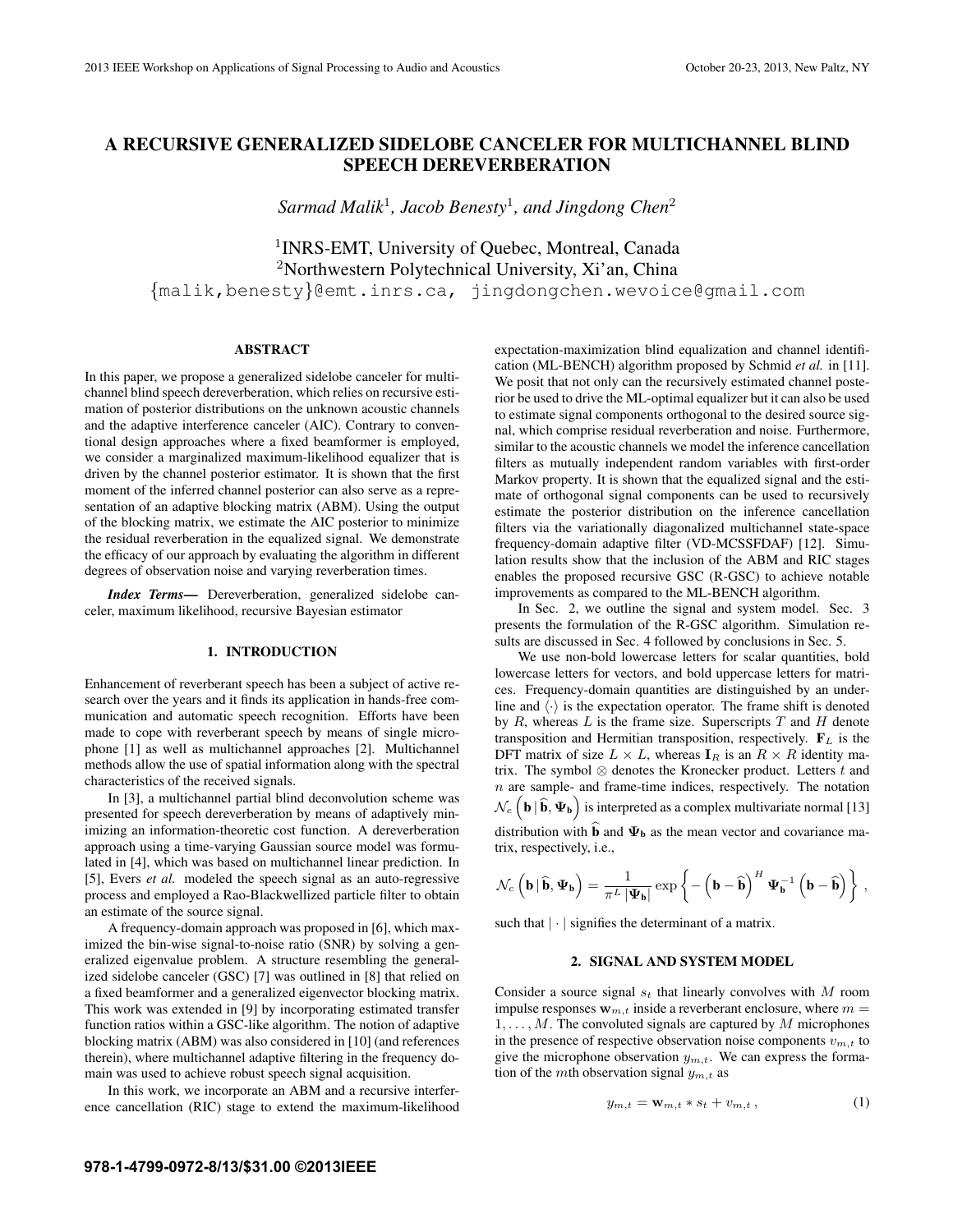where  $*$  denotes linear convolution. In order to obtain a DFTdomain version of (1), we express  $L \times 1$  frame-based definitions:

$$
\underline{\mathbf{v}}_{m,n} = \mathbf{F}_L \boldsymbol{\Upsilon} \left[ v_{m,nR-R+1} \ v_{m,nR-R+2} \dots v_{m,nR} \right]^T, \qquad (2)
$$

$$
\underline{\mathbf{y}}_{m,n} = \mathbf{F}_L \boldsymbol{\Upsilon} \left[ y_{m,nR-R+1} \ y_{m,nR-R+2} \dots y_{m,nR} \right]^T , \qquad (3)
$$

$$
\underline{\mathbf{s}}_{n} = \mathbf{F}_{L} \left[ s_{nR-L+1} \ s_{nR-L+2} \dots s_{nR} \right]^{T}, \tag{4}
$$

$$
\mathbf{\underline{w}}_{m,n} = \mathbf{F}_L \left[ \mathbf{w}_{m,nR}^T \quad \mathbf{0}_{R \times 1}^T \right]^T , \tag{5}
$$

for the DFT-domain  $m$ th observation noise vector,  $m$ th observation vector, source signal vector, and the mth acoustic transfer function, respectively, where  $\Upsilon = [\mathbf{0}_{R \times L-R} \ \mathbf{I}_R]^T$  is a padding matrix. Note that  $w_{m,nR} = [w_{0,m,n} w_{1,m,n} \dots w_{L-R-1,n,m}]^T$  in (5) is the frame-based time-domain representation of the mth room impulse response considering  $L - R$  nonzero coefficients. Using (2)– (5), a DFT-domain observation model based on (1) can be expressed using overlap-save convolution as

$$
\underline{\mathbf{y}}_{m,n} = \mathbf{G} \, \underline{\mathbf{W}}_{m,n} \underline{\mathbf{s}}_n + \underline{\mathbf{v}}_{m,n} \,, \tag{6}
$$

$$
=\mathbf{G}\,\underline{\mathbf{S}}_n\underline{\mathbf{w}}_{m,n}+\underline{\mathbf{v}}_{m,n}\,,\tag{7}
$$

where  $\mathbf{G} = \mathbf{F}_L \Upsilon \Upsilon^T \mathbf{F}_L^{-1}$  places the overlap-save constraint and

$$
\mathbf{W}_{m,n} = \text{diag}\left\{\mathbf{w}_{m,n}\right\},\tag{8}
$$

$$
\underline{\mathbf{S}}_n = \text{diag}\left\{\underline{\mathbf{s}}_n\right\} \,. \tag{9}
$$

Expressions (6) and (7) are mathematically equivalent. We will use (6) for deriving an estimator for  $S_n$ , whereas (7) will be considered for inferring the posterior distribution on  $\underline{\mathbf{w}}_{m,n}$ . We model  $\underline{\mathbf{w}}_{m,n}$ as a complex random vector with first-order Markov property [11] (and references therein):

$$
\mathbf{w}_{m,n} = A \mathbf{w}_{m,n-1} + \Delta \mathbf{w}_{m,n},\tag{10}
$$

where A is the state-transition coefficient and  $\Delta_{\mathbf{W}_{m,n}}$  denotes the mth process noise term. Stacked definitions:

$$
\underline{\mathbf{y}}_n = \left[\underline{\mathbf{y}}_{1,n}^H \cdots \underline{\mathbf{y}}_{M,n}^H\right]^H, \qquad (11)
$$

$$
\mathbf{W}_n = \left[\mathbf{W}_{1,n}^H \cdots \mathbf{W}_{M,n}^H\right]^H, \qquad (12)
$$

can be used to express the DFT-domain single-input multiple-output (SIMO) observation model as

$$
\underline{\mathbf{y}}_n = \mathbf{G}_L \, \underline{\mathbf{W}}_n \underline{\mathbf{s}}_n + \underline{\mathbf{v}}_n \,, \tag{13}
$$

where  $G_L = I_L \otimes G$  and  $\underline{v}_n$  is defined analogous to (11). We model the noise terms  $\Delta_{\mathbf{W}_{m,n}}$  in (10) and  $\underline{\mathbf{v}}_n$  in (13) as normally distributed complex random vectors with diagonal covariance matrices, i.e.,  $\underline{\Psi}_{\Delta,m,n} = \langle \Delta \underline{\mathbf{w}}_{m,n} \Delta \underline{\mathbf{w}}_{m,n}^H \rangle$  and  $\underline{\Psi}_{\mathbf{v},n} = \langle \underline{\mathbf{v}}_n \underline{\mathbf{v}}_n^H \rangle$ , respectively.

In order to motivate the formulations in the ensuing section, we draw the reader's attention towards the system diagram in Fig. 1 that lays out the derivational tasks for us. First, given an estimate of the posterior distribution  $q_w^*$  on the unknown acoustic channels  $\underline{\mathbf{w}}_{m,t}$ , we will derive the marginalized ML equalizer such that a *raw* estimate of the speech signal  $\hat{s}_{e,t}$  can be obtained. In the context of DFT-domain Gaussian state-space modeling, the acoustic channel posterior  $q_w^*$  implies

$$
q_{\underline{\mathbf{w}}}^{\star} = \prod_{m=1}^{M} \mathcal{N}_c \left( \underline{\mathbf{w}}_{m,n} | \widehat{\underline{\mathbf{w}}}_{m,n}, \underline{\mathbf{P}}_{m,n} \right), \qquad (14)
$$



Figure 1: Time-domain depiction of the recursive generalized sidelobe canceler comprising the marginalized ML equalizer, adaptive blocking matrix (ABM), and recursive AIC and channel posterior estimators.

where  $\hat{\mathbf{w}}_{m,n}$  and  $\underline{\mathbf{P}}_{m,n}$  are the mean and state-error covariance for the *mth* channel [13]. Thereafter, we reuse the mean of the channel posterior as the ABM, denoted in the time domain as  $\hat{\mathbf{x}}_{m,t}$ , to compute the estimated observation signals  $\hat{y}_{m,t}$  that can be subtracted from the observation signals  $y_{m,t}$  to yield a representation of orthogonal signals  $\hat{y}^{\perp}_{m,t}$ . The orthogonal signals  $\hat{y}^{\perp}_{m,t}$  in conjunction<br>with the couplined signal  $\hat{z}$  and he used to set up a state species with the equalized signal  $\hat{s}_{e,t}$  can be used to set up a state-space posterior estimator for recursive estimation of the interference cancellation filters  $\underline{\mathbf{w}}_{r,m,t}$  to minimize the residual reverberation and noise in  $\widehat{s}_{e,t}$ . The output of the system  $\widehat{s}_{o,t}$ , which is the dereverberated source signal, can then be employed along with the microphone observation  $y_{m,t}$  to update the channel posterior.

#### **3. R-GSC ALGORITHM**

#### **3.1. Marginalized ML Equalization**

The ML equalization stage can be derived by maximizing the marginalized log-likelihood function  $\left\langle \ln \mathcal{N}_c\left(\underline{\mathbf{y}}_n \,|\, \mathbf{G}_L \underline{\mathbf{W}}_n \underline{\mathbf{s}}_n, \underline{\mathbf{\Psi}}_{\mathbf{v},n} \right) \right\rangle$  $q_{\mathbf{w}}^*$ with respect to the unknown speech signal vector  $\underline{\mathbf{s}}_n$  [11], i.e.,

$$
\frac{\partial}{\partial \mathbf{s}_n^*} \left\langle \ln \mathcal{N}_c \left( \underline{\mathbf{y}}_n \, | \, \mathbf{G}_L \underline{\mathbf{W}}_n \mathbf{s}_n, \underline{\mathbf{\Psi}}_{\mathbf{v},n} \right) \right\rangle_{q^*_{\underline{\mathbf{w}}}} = \mathbf{0}_{L \times 1} \,, \tag{15}
$$

where  $\langle \cdot \rangle_{q_{\mathbf{w}}^*}$  denotes expectation with respect to  $q_{\mathbf{w}}^*$  and  $\partial/\partial \mathbf{s}_n^*$  is the conjugate differential operator. Considering homogenous noise field [14] and diagonal approximation for the constraining matrix  $G_L$  [13], the marginalized ML equalizer takes the form [11]

$$
\widehat{\mathbf{s}}_{e,n} = \left[ \sum_{m=1}^{M} \left( \widehat{\mathbf{W}}_{m,n}^{H} \widehat{\mathbf{W}}_{m,n} + \mathbf{P}_{m,n} \right) \right]^{-1} \widehat{\mathbf{W}}_{n}^{H} \mathbf{y}_{n}, \qquad (16)
$$

where  $\widehat{\mathbf{W}}_{m,n} = \text{diag} \left\{ \widehat{\mathbf{w}}_{m,n} \right\}$ .

## **3.2. Recursive Posterior Estimation for Adaptive Interference Canceler**

As indicated in Fig. 1, the orthogonal signals  $\hat{y}^{\perp}_{m,t}$  can be computed<br>by filtering the squalized signal  $\hat{\epsilon}$ , through the estimated unknown by filtering the equalized signal  $\widehat{s}_{e,t}$  through the estimated unknown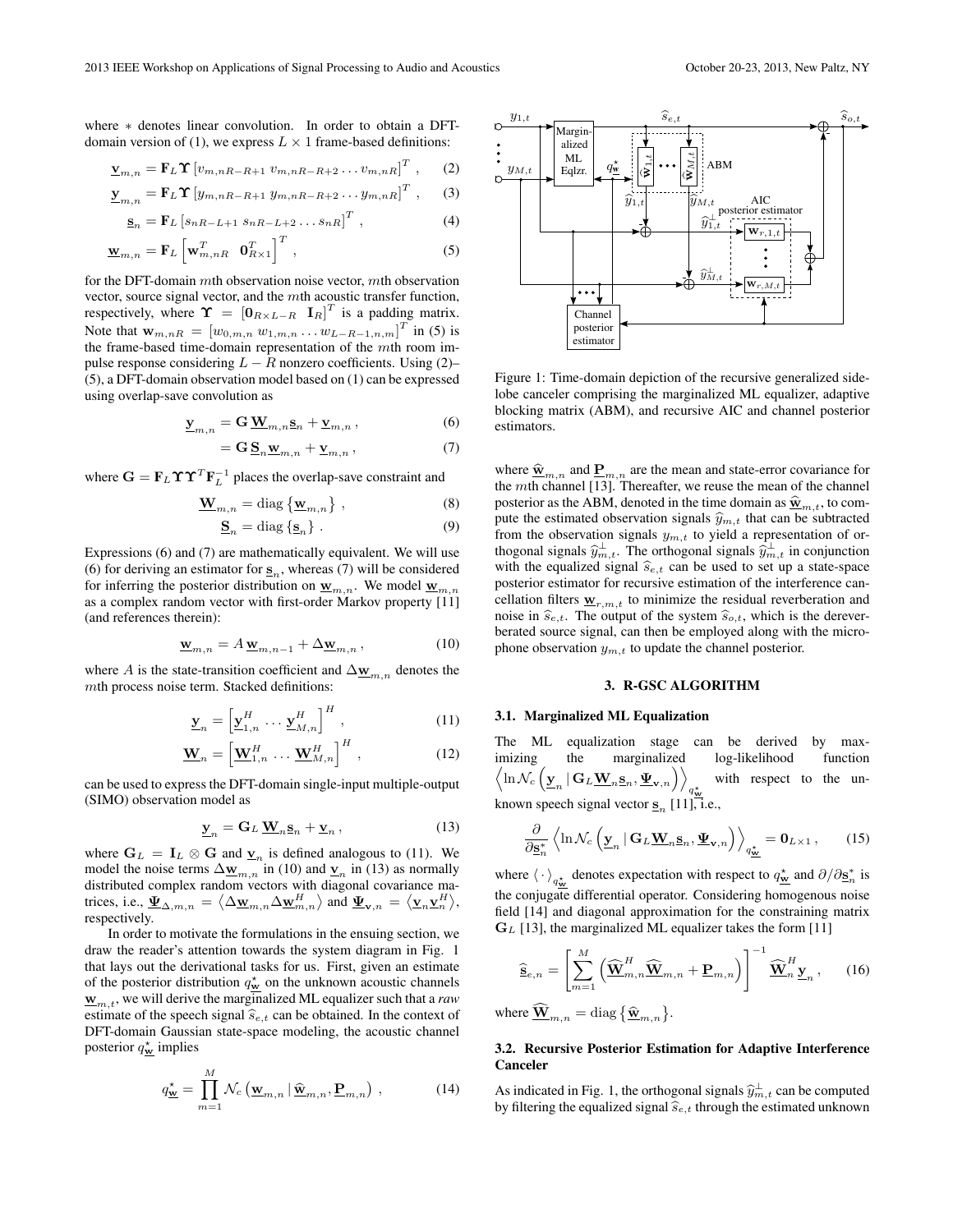acoustic channels  $\hat{\mathbf{w}}_{m,t}$  and subtracting the filtered output from the microphone observation  $y_{m,t}$ . In order to minimize the residual reverberation and noise in the output signal  $\hat{s}_{o,t}$ , we devise a convolution model relating the orthogonal signals  $\hat{y}^{\perp}_{m,t}$  to the equalized signal  $\widehat{s}_{e,t}$  via the interference cancellation filters  $w_{r,m,t}$  as

$$
\widehat{s}_{e,t} = \sum_{m=1}^{M} \widehat{y}_{m,t}^{\perp} * \mathbf{w}_{r,m,t} + v_t^{\parallel},
$$
\n(17)

where  $v_t^{\parallel}$  represents the desired signal components. It is interesting to see that the desired signal components  $v_t^{\parallel}$  are akin to the nearend speech in multiple-input single-output (MISO) acoustic echo cancellation [12], where near-end speech is to be preserved while eliminating the unwanted echo component. Analogous to the development in (2)–(7), where a DFT-domain version of a time-domain linear convolution equation was obtained, we summarily write the DFT-domain version of (17) as [12]

$$
\widehat{\tilde{\mathbf{g}}}_{e,n} = \mathbf{G} \sum_{m=1}^{M} \widehat{\mathbf{\Sigma}}_{m,n}^{\perp} \mathbf{w}_{r,m,n} + \mathbf{y}_{n}^{\parallel}, \qquad (18)
$$

where  $\hat{\Sigma}_{m,n}^{\perp}$  is the  $L \times L$  DFT-domain representation of the mth orthogonal signal  $\hat{y}_{m,t}^{\perp}$  [c.f. (4) and (9)],  $\underline{\mathbf{w}}_{r,m,n}$  signifies the *mth*<br>NET domain interference expeallation filter defined in essentiance DFT-domain interference cancellation filter defined in accordance with (5), and  $\underline{\mathbf{s}}_{e,n}$  is the  $L \times 1$  DFT-domain equalized signal vector defined according to (3) using  $\hat{s}_{e,t}$ . Furthermore, we again impose the first-order Markov property on the unknown filters  $\underline{\mathbf{w}}_{r,m,n}$ , i.e.,

$$
\underline{\mathbf{w}}_{r,m,n} = A \underline{\mathbf{w}}_{r,m,n-1} + \Delta \underline{\mathbf{w}}_{r,m,n}, \qquad (19)
$$

where  $\Delta_{\mathbf{W}_{r,m,n}}$  denotes the process noise. The noise terms  $\mathbf{v}_{n}^{\parallel}$  and  $\Delta_{\mathbf{W}_{r,m,n}}$  are modeled as normally distributed complex random vectors with diagonal covariance matrices  $\underline{\Psi}_{\mathbf{v}^{\parallel},n} = \left\langle \underline{\mathbf{v}}_n^{\parallel} \underline{\mathbf{v}}_n^{\parallel H} \right\rangle$  and  ${\underline{\bf \Psi}}_{{\Delta}_r,m,n}=\big\langle {\Delta}_{{\bf \underline w}_{r,m,n}} {\Delta}_{{\bf \underline w}_{r,m,n}^H} \big\rangle,$  respectively.

Additionally, we consider  $\underline{\mathbf{w}}_{r,m,n}$  to be mutually independent random variables, which implies  $p(\mathbf{w}_{r,1,n}, \dots, \mathbf{w}_{r,M,n})$  =  $\prod_{m=1}^{M} p(\mathbf{w}_{r,m,n})$ . Recursive posterior estimation for the statespace model described in (18) and (19) under mutual independence assumption on  $\underline{\mathbf{w}}_{r,m,n}$ , can be carried out using the variationally diagonalized state-space frequency-domain adaptive filter (VD-MCSSFDAF) [12]. The VD-MCSSFDAF recursion for the mth filter  $\underline{\mathbf{w}}_{r,m,n}$  is then given as

$$
\widehat{\mathbf{w}}_{r,m,n-1}^{+} = A \widehat{\mathbf{w}}_{r,m,n-1},\tag{20}
$$
\n
$$
\mathbf{p}_{+}^{+} \qquad \qquad 4^{2} \mathbf{p}_{+} \qquad \qquad (21)
$$

$$
\underline{\mathbf{P}}_{r,m,n-1}^{+} = A^2 \underline{\mathbf{P}}_{r,m,n-1} + \underline{\mathbf{\Psi}}_{\Delta_r,m,n}, \qquad (21)
$$

$$
\underline{\boldsymbol{\mu}}_{r,m,n} = \underline{\mathbf{P}}_{r,m,n-1}^{+} \left( \widehat{\underline{\mathbf{Y}}}_{m,n}^{\perp} \underline{\mathbf{P}}_{r,m,n-1}^{+} \widehat{\underline{\mathbf{Y}}}_{m,n}^{\perp H} + \frac{L}{R} \underline{\boldsymbol{\Psi}}_{\mathbf{v}} \mathbb{I}_{,n} \right)^{-1},
$$
\n(22)

$$
\underline{\mathbf{e}}_{r,m,n} = \widehat{\underline{\mathbf{s}}}_{e,n} - \mathbf{G} \sum_{\substack{i=1 \ i \neq m}}^M \widehat{\underline{\mathbf{Y}}}_{i,n}^{\perp} \widehat{\underline{\mathbf{w}}}_{r,i,n-1} - \mathbf{G} \widehat{\underline{\mathbf{Y}}}_{m,n}^{\perp} \widehat{\underline{\mathbf{w}}}_{r,m,n-1}^+,
$$

$$
(23)
$$

$$
\widehat{\mathbf{w}}_{r,m,n} = \widehat{\mathbf{w}}_{r,m,n-1}^+ + \underline{\mu}_{r,m,n} \widehat{\mathbf{\Sigma}}_{m,n}^{\perp H} \mathbf{e}_{r,m,n},
$$
\n(24)

$$
\underline{\mathbf{P}}_{r,m,n} = \underline{\mathbf{P}}_{r,m,n-1}^+ - \frac{R}{L} \underline{\boldsymbol{\mu}}_{r,m,n} \hat{\underline{\mathbf{Y}}}_{m,n}^{\perp H} \hat{\underline{\mathbf{Y}}}_{m,n}^{\perp} \underline{\mathbf{P}}_{r,m,n-1}^+, \tag{25}
$$

where the superscript "+" signifies the predicted quantities. In (20)-(25),  $\underline{\mathbf{P}}_{r,m,n}, \underline{\boldsymbol{\mu}}_{r,m,n}$ , and  $\underline{\mathbf{e}}_{r,m,n}$  are the  $L \times L$  state-error covariance,  $L \times L$  Kalman step size, and  $L \times 1$  error signal, respectively, for the mth AIC filter. After executing the VD-MCSSFDAF recursion for each channel in a given iteration, the DFT-domain vector of the dereverberated output  $\widehat{s}_{o,t}$  of the R-GSC as shown in Fig. 1 is computed using

$$
\widehat{\underline{\mathbf{s}}}_{o,n} = \widehat{\underline{\mathbf{s}}}_{e,n} - \mathbf{G} \sum_{m=1}^{M} \widehat{\underline{\mathbf{Y}}}^{\perp}_{m,n} \widehat{\underline{\mathbf{w}}}_{r,m,n}.
$$
 (26)

## **3.3. Recursive Posterior Estimation for Unknown Acoustic Channels**

In order to recursively estimate the posterior  $q_w^*$  on the unknown acoustic channels, we modify the observation model of (7) as

$$
\underline{\mathbf{y}}_{m,n} = \mathbf{G} \,\underline{\mathbf{S}}_{o,n} \underline{\mathbf{w}}_{m,n} + \underline{\mathbf{v}}_{m,n} \,, \tag{27}
$$

where

$$
\widehat{\mathbf{S}}_{o,n} = \text{diag}\left\{ \mathbf{F}_L \left[ \widehat{s}_{o,nR-L+1} \ \widehat{s}_{o,nR-L+2} \dots \widehat{s}_{o,nR} \right]^T \right\}. \tag{28}
$$

Thus we have altered the observation model to incorporate the dereverberated output of the R-GSC, rather than using the raw equalized signal as proposed in [11]. Considering the state-space model described by  $(27)$  and  $(10)$ , the posterior distribution for the mth channel can be recursively estimated using the single-channel statespace frequency-domain adaptive filter (SSFDAF) [13, 11]. The SSFDAF recursion for the mth channel is thus given as

$$
\widehat{\mathbf{w}}_{m,n-1}^{+} = A \widehat{\mathbf{w}}_{m,n-1} ,\qquad(29)
$$

$$
\underline{\mathbf{P}}_{m,n-1}^{+} = A^2 \underline{\mathbf{P}}_{m,n-1} + \underline{\mathbf{\Psi}}_{\Delta,m,n} \,, \tag{30}
$$

$$
\underline{\mu}_{m,n} = \underline{\mathbf{P}}_{m,n-1}^+ \left( \widehat{\underline{\mathbf{S}}}_{o,n} \underline{\mathbf{P}}_{m,n-1}^+ \widehat{\underline{\mathbf{S}}}_{o,n}^H + \frac{L}{R} \underline{\Psi}_{\mathbf{v},m,n} \right)^{-1}, \quad (31)
$$

$$
\underline{\mathbf{e}}_{m,n} = \underline{\mathbf{y}}_{m,n} - \mathbf{G} \,\underline{\widehat{\mathbf{S}}}_{o,n} \hat{\underline{\mathbf{w}}}_{m,n-1}^+, \tag{32}
$$

$$
\widehat{\mathbf{w}}_{m,n} = \widehat{\mathbf{w}}_{m,n-1}^+ + \underline{\mu}_{m,n} \widehat{\mathbf{S}}_{o,n}^H \mathbf{e}_{m,n},
$$
\n(33)

$$
\underline{\mathbf{P}}_{m,n} = \underline{\mathbf{P}}_{m,n-1}^+ - \frac{R}{L} \underline{\boldsymbol{\mu}}_{m,n} \underline{\widehat{\mathbf{S}}}_{o,n}^H \underline{\widehat{\mathbf{S}}}_{o,n} \underline{\mathbf{P}}_{m,n-1}^+ \,. \tag{34}
$$

In (29)–(34),  $\underline{\mathbf{P}}_{m,n}$ ,  $\underline{\boldsymbol{\mu}}_{m,n}$ ,  $\underline{\boldsymbol{\Psi}}_{\mathbf{v},m,n}$ , and  $\underline{\mathbf{e}}_{m,n}$  are the  $L \times L$  stateerror covariance,  $L \times L$  Kalman step size,  $L \times L$  observation noise covariance, and  $L \times 1$  error signal, respectively, for the *mth* channel.

#### **4. SIMULATION RESULTS**

We considered utterances from four male and four female speakers at a sampling frequency  $f_s = 16$  kHz. Room impulse responses (RIRs) were generated for  $M = 8$  microphones using the modified image method [15]. Room size was selected as  $7 \text{ m} \times 5 \text{ m} \times 4 \text{ m}$  $(x \times y \times z)$ , with the source and reference microphone located at  $(5 \text{ m} \times 1.5 \text{ m} \times 1.5 \text{ m})$  and  $(2 \text{ m} \times 4 \text{ m} \times 1.5 \text{ m})$ , respectively. Other microphones were positioned by successively subtracting 0.1 m from the x-coordinate of the reference microphone. For obtaining the reverberant signals, the impulse response length was selected as  $T_{60} \cdot f_s$ , where reverberation times were selected in the range  $0.2 \text{ s } \leq T_{60} \leq 1.0 \text{ s}$  in steps of 0.2 s. The direct-toreverberant ratio (DRR) of the generated RIRs was in the range